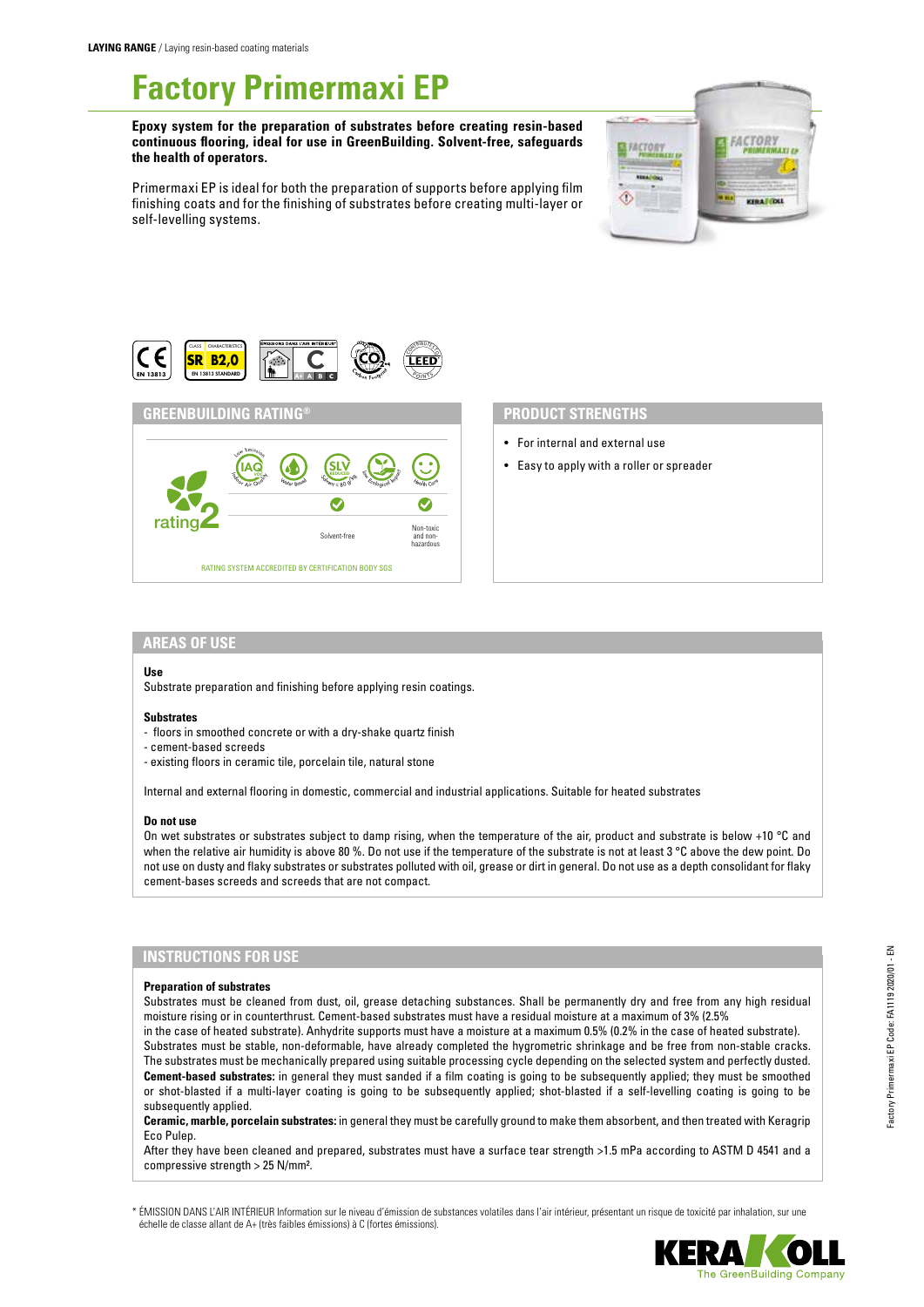# **INSTRUCTIONS FOR USE**

## **Preparation**

Pour Part A into a clean container, add Part B in the proportion Part A : Part B = 10 : 3 and mix with care, preferably using an electric mixer, with rotation velocity of 300-600 rotations/minute, until a uniform mixture is obtained.

## **Application**

**Roller application:** apply only on absorbent cement-based substrates. Apply uniformly with a roller making sure the coverage is approx.  $0.2 - 0.3$  kg/m<sup>2</sup>.

Overlaying with finishing products must be done after a minimum of 12 hours and in any case within a period of 24 hours. After this time, the surface will have to be carefully sanded before laying the second coat over it.

**Spreader application:** mix with Quarzo 1.3 and/or Quarzo 1.7 up to 50% (2 parts of Factory Primermaxi EP and 1 part of Quarzo 1.3 and/ or Quarzo 1.7), apply a with a smooth metal spreader using the coverage of approx. 0.5-0.7 kg/m<sup>2</sup> (approx. 1 kg/m<sup>2</sup> in case it might be necessary to incorporate the Net 90 reinforcement mesh) and, if necessary, sprinkle the treated surface with Quarzo 1.3 while Factory Primermaxi EP is still fresh.

When dusting with Quarzo 1.3 is foreseen, overlaying with finishing products must be done after a minimum of 8 to 12 hours and in any case within a period of 24 hours. After this time, the surface will have to be carefully sanded before laying the second coat over it.

## **Cleaning**

Residual traces of Factory Primermaxi EP can be removed from tools with DD or Diluente 01 before the product has hardened.

# **SPECIAL NOTES**

Protect from sunshine, rain, frost and air currents for the first 24 hours. For external applications it is always necessary to sprinkle the treated surface with Quarzo 1.3 while Factory Primermaxi EP is still fresh.

# **ABSTRACT**

*Substrate preparation before applying the multi-layer, self-levelling, resin-based film continuous covering, will be created with epoxy system compliant with GreenBuilding Rating® 2, such as Factory Primermaxi EP, by Kerakoll Spa, with a coverage for roller applications of approx. 200-300 g/m² and approx. 500-700 g/m² for spreader applications.*

# **TECHNICAL DATA COMPLIANT WITH KERAKOLL QUALITY STANDARD**

| Appearance:                       |                                                                                                                                                                                   |  |
|-----------------------------------|-----------------------------------------------------------------------------------------------------------------------------------------------------------------------------------|--|
| - Part A                          | semi-transparent beige liquid                                                                                                                                                     |  |
| - Part B                          | straw yellow liquid                                                                                                                                                               |  |
| Shelf life                        | $\approx$ 24 months in the original packaging                                                                                                                                     |  |
| Warning                           | Protect from frost, avoid direct exposure to sunlight and sources of heat                                                                                                         |  |
| Pack                              | part A 10 kg bucket - part B 3 kg can                                                                                                                                             |  |
| Mixing ratio                      | Part A : Part B = $100:30$                                                                                                                                                        |  |
| Pot life                          | $\approx 30$ min.                                                                                                                                                                 |  |
| Temperature range for application | from +10 $^{\circ}$ C to +30 $^{\circ}$ C                                                                                                                                         |  |
| Overlay times                     | min. 8-12 hours max. 24 hours                                                                                                                                                     |  |
| Coverage:                         |                                                                                                                                                                                   |  |
| - applicable with a roller        | approx. $200-300$ g/m <sup>2</sup> per coat                                                                                                                                       |  |
| - application with a spreader     | $\approx$ 500 - 700 g/m <sup>2</sup> per coat                                                                                                                                     |  |
| substrate                         | Values taken at +20 °C, 65% R.H.and no ventilation. Data may vary depending on specific conditions at the building site, i.e.temperature, ventilation and absorbency level of the |  |

| '21 3 4 3 0 1                                                                                                                       |  |        |  |
|-------------------------------------------------------------------------------------------------------------------------------------|--|--------|--|
| HIGH TFCH                                                                                                                           |  |        |  |
|                                                                                                                                     |  | 3892-8 |  |
| Values taken at +20 $^{\circ}$ C, 65% R.H. and no ventilation. Data may vary depending on specific conditions at the building site. |  |        |  |